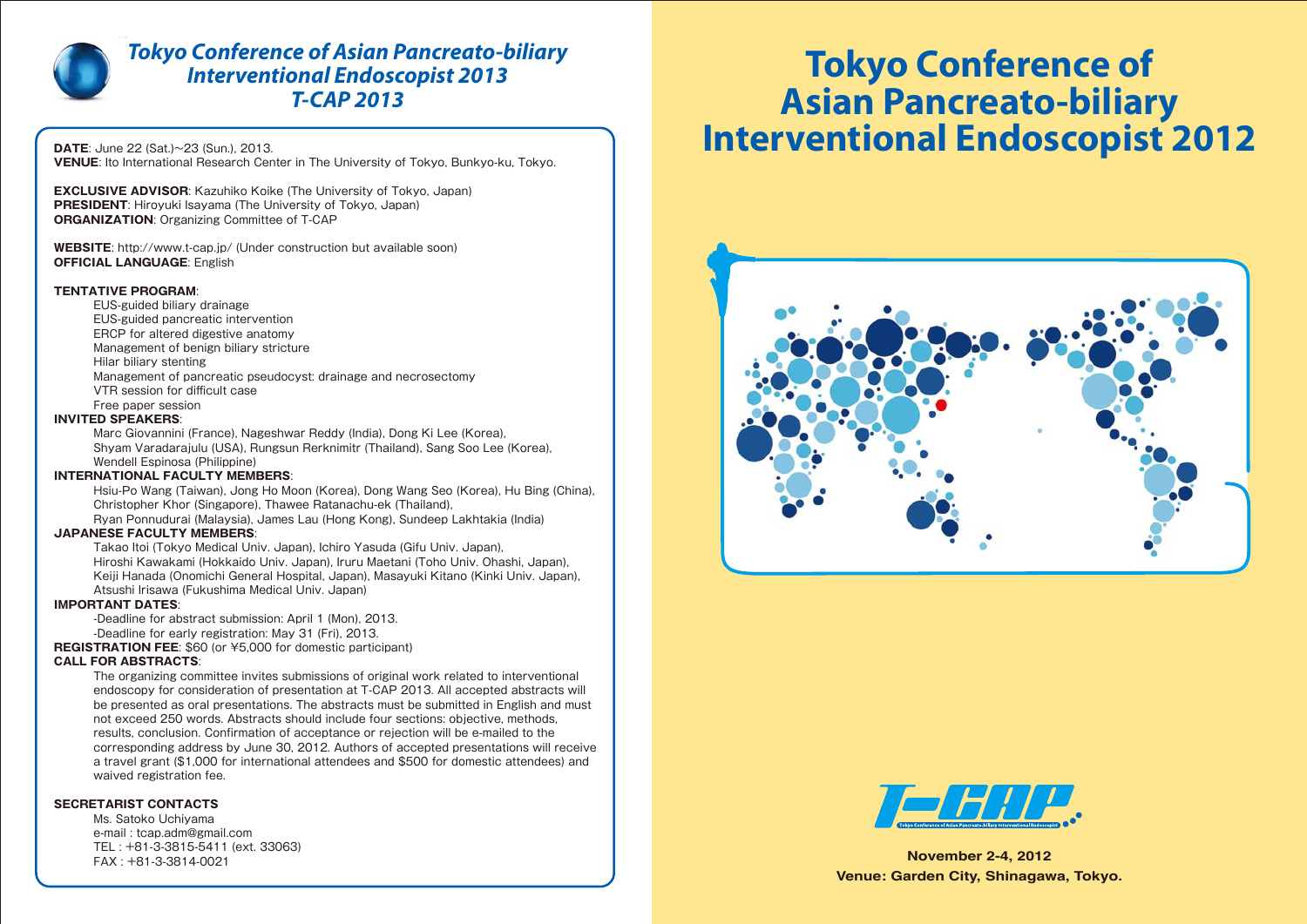Dr. Koike obtained his M.D. degree from The University of Tokyo in 1980. From 1986-89, he worked in National Cancer Institute, Bethesda, as a visiting fellow. In 2009, has been appointed as the Professor and Chairman of Department of Gastroenterology, The University of Tokyo.

major research efforts have been directed toward the elucidation of mechanism of hepatocarcinogenesis in hepatitis C and B. He has published more than 500 papers, book chapters and .<br>scellaneous publications.

He has been installed as Director General of The Japan Society of Hepatology (JSH) since May 2010. He is a board-certified hepatologist and gastroenterologist. His

#### **Kazuhiko Koike (Tokyo Univ. Japan)**



Lecturer, Department of Gastroenterology, Training Program for Oncology Professionals, Graduate School of Medicine, The University of Tokyo.

He is both interventional-endoscopist and oncologist in the pancreato-biliary field. He published first RCT of covered vs. uncovered self-expandable metallic stent (SEMS) and showed the superiority of covered-SEMS for the distal biliary obstruction. He also published some clinical studies of chemotherapy as a chief-investigator. He has published more than 140 peer-reviewed articles (IF> 500). He was invited internationally 25 times for lecture and 9 for endoscopic live-demonstration in this 5years. He is member of editorialboard of 5 journals.

### **Hiroyuki Isayama (Tokyo Univ. Japan)**



Dr. Takao Itoi is presently the associate professor of the Tokyo Medical University at Tokyo, Japan.

He is graduated from Shimane Medical University (1988), and the postgraduate course of Hiroshim University, with the degree of PhD (1996). He belongs to Japan Gastroenterological Endoscopy Society, Japanese Society of Gastroenterology, Japan Pancreas Society, Japan Biliary Association as councilor, and Japanese Society of Internal Medicine, Japanese Cancer Association and Japanese Society of Medical Oncology. He is both skilled endoscopist and oncologist. Now he is advancing the clinical project to detect the early stage pancreatic cancer in Onomichi City.

Dr. Takao Itoi graduated from Tokyo Medical University in 1991 and had worked in Tokyo Medical University Hospital as a gastroenterologist. His major is diagnostic and therapeutic endoscopy in pancreaticobiliary diseases by means of EUS and ERCP. Until now, he has outstanding endoscopic skill and has published many papers in high impact factor journals on the novel and special techniques and outcome.

#### **Takao Itoi (Tokyo Medical Univ. Japan)**



Dr Ichiro Yasuda is Associate Professor of Medicine and Gastroenterology at the First Department of Internal medicine, Gifu University Hospital, Japan. He is also the head of the pancreatobiliary section at Gifu University Hospital. After his graduation from Gifu University School of Medicine in 1990, he received his training in Gastroenterology at Gifu University Hospital and subsequently at the world renowned University Hospital Hamburg-Eppendorf under the direction of Professor Nib Soehendra. Dr Yasuda is an expert in ERCP and endoscopic ultrasonography (EUS), and has published extensively in pancreatobiliary diseases.



### **Ichiro Yasuda (Gifu Univ. Japan)**



#### **Hiroshi Kawakami (Hokkaido Univ. Japan) Iruru Maetani (Toho Univ. Ohashi, Japan)**



diseases. By this work, he received the Ito Award from Japan Society of Ultrasonics in Medicine. He works as a faculty of the Japanese Society of Gastroenterology, of the Japan Gastroenterological Endoscopy Society, and of the Japanese Society of Clinical Pharmacology and Therapeutics. He has authored / co-authored 90 peer reviewed English publications.

#### **Keiji Hanada (Onomichi General Hospital, Japan) Masayuki Kitano (Kinki Univ. Japan)**

#### **Atsushi Irisawa (Fukushima Medical Univ. Japan)**



It is a great pleasure for me to welcome you all to the T-CAP 2012 in Tokyo. My colleagues including Dr. Isayama have been concentrating their efforts on the interventional endoscopic technologies for the pancreatobiliary diseases, and now they have an opportunity to hold a meeting in this field to share the information and make networking of Asian interventional endoscopists. I believe that the first T-CAP will be a memorable and fruitful one for the development of pancreato-biliary technology and science and our friendship.

> Society of Portal Hypertension, Japanese Gastroenterological association, and national member of American Society for the Gastrointestinal Endoscopy.

#### Best regards, Kazuhiko Koike, MD, PhD Professor and Chairman, Department of Gastroenterology, The University of Tokyo



#### Dear Colleagues, I would like to invite you to join T-CAP 2012!

We, interventional endoscopists for the pancreato-biliary diseases, feel this area technically difficult but most exciting in the endoscopic world. To establish high quality evidence is difficult in this field and the most of current evidence has been published from the Western countries, which does not necessarily fit our Asian situation. Therefore, we should form an Asian alliance and make our statement, consensus and evidence from Asia to the world. I believe we can realize this through our friendship and T-CAP.

I would also like to thank everyone who has contributed to organize first T-CAP. I believe that T-CAP2012 will be an experience both memorable and highly rewarding. Please enjoy your stay in Tokyo!

Yours sincerely, Hiroyuki Isayama, MD., PhD, President of T-CAP

## **Exclusive adviser President**

## **Organizing committee**

Professor and Chairman

Division of Gastroenterology and Hepatology, Department of Internal Medicine

Toho University Ohashi Medical Center

Dr. Iruru Maetani is Chairman and Professor of Gastroenterology at Toho University Ohashi Medical Center in Tokyo. He has worked for over 30 years in the hospital after his graduation from Toho University. He is devoting clinical practices and research and to undergraduate and postgraduate medical education.

His special research interests include diagnostic and therapeutic endoscopy and interventional radiology for gastroenterological

diseases, especially gastrointestinal/biliary stenting, gastrostomy and various palliative interventions for advanced cancers. He is currently a member of many domestic and international societies, and a member of editorial and review board of international journals.



Department of Gastroenterology and Hepatology, Kinki University Faculty of Medicine, Japan

Dr. Masayuki Kitano is Associate Professor of Department of Gastroenterology and Hepatology, Kinki University Faculty of Medicine. He graduated Tottori University School of Medicine, got medical degree in Japan in 1990 and earned PhD in 1994. From 2000, he began to work at Kinki University, and studied in the field of pancreatobiliary diseases, particularly endoscopic diagnosis and treatment. He and his colleagues made a novel EUS system equipped with contrast harmonic imaging which allowed visualization of tissue microcirculation, and reported its utility for diagnoses of pancreatobiliary and gastrointestinal

Prof. Atsushi Irisawa is a Professor of Gastroenterology, Fukushima medical university Aizu medical center. Graduated from the School of Medicine, Dokkyo Medical University in 1989, and obtained PhD from Fukushima Medical University in 1996. He was visiting faculty of Center for EUS, University of Florida, and worked with Professor Bhutani in 2000. His specialty is mainly endoscopic diagnosis and treatment for specialty is mainly endoscopic diagnosis and treatment for pancreatobiliary area, especially interventional EUS and ERCP. However that may be, he plays an active part in the wide-ranging digestive disease; member as councilor in the Japanese Gastroenterological Endoscopy Society, Japanese Society of Gastroenterology, Japan Pancreas Society, Japanese

Assistant professor, Department of Gastroenterology and Hepatology, Hokkaido University Hospital.



He is interventional-endoscopist, endosonographer and oncologist in the pancreatico-biiary disease. He has an extreme interest in hepato-pancreatico-biliary strictures. He published preoperative biliary drainage in patients expected to undergo definitive surgery for hilar cholangiocarcinoma. A breakthrough in his work causes a paradigm shift in guideline for the management of bile duct cancer. Recently, he also published some randomized controlled trials of selective bile duct cannulation as a chief-investigator. He published about 50

peer-reviewed international articles and more than 100 domestic publications.



# **Welcome Message Faculty Members**

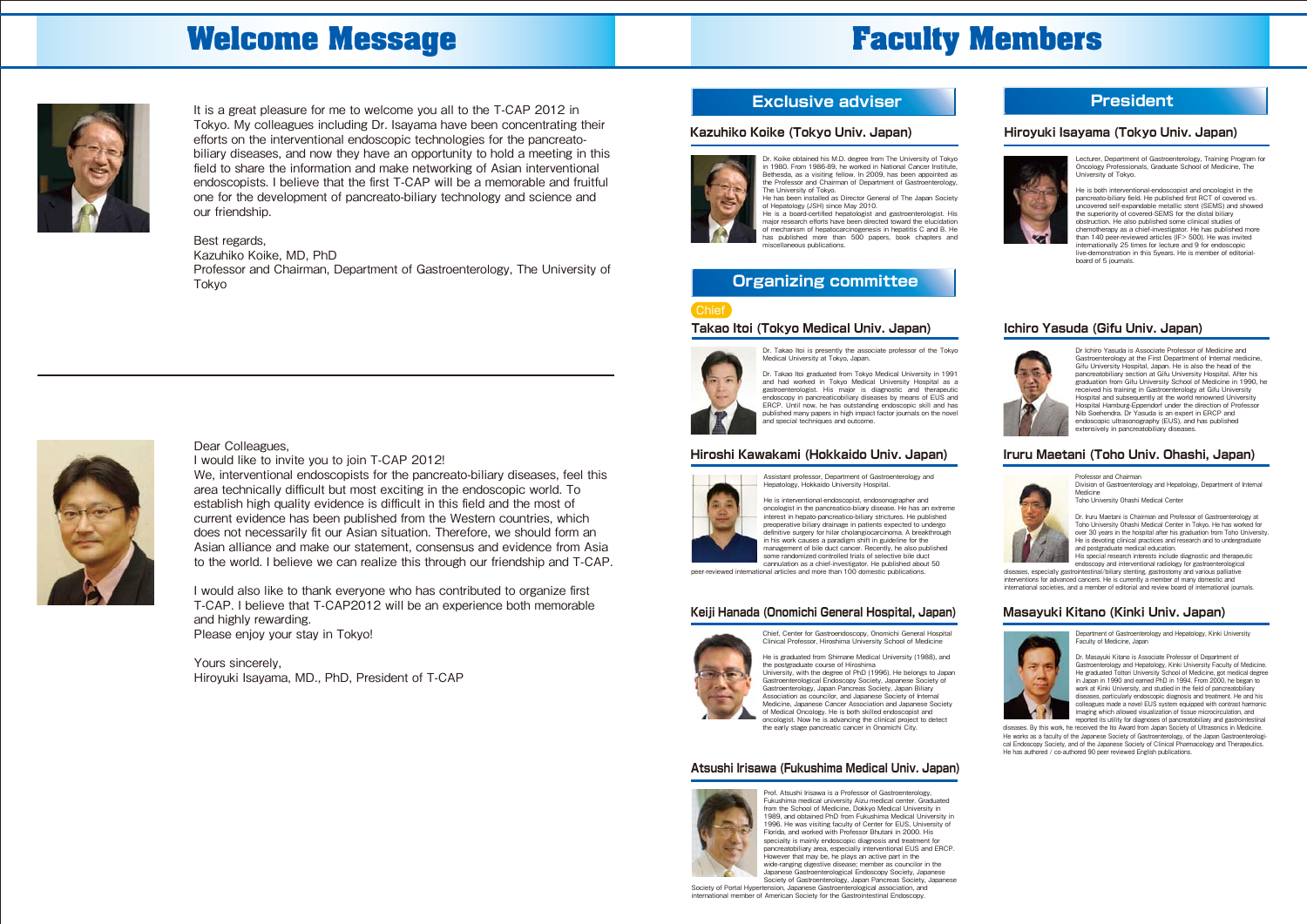### **Hsiu-Po Wang (Taiwan) Jong Ho Moon (Korea)**



Dong Wan Seo is a full professor of Department of Gastroenter ology, University of Ulsan Medical College, Asan Medical Center which is the largest teaching hospital in South Korea. Dr. Seo has created a lot of advanced endoscopy works to the World of GI Endoscopy and his main research interests are cholangioscopy, interventional EUS and interventional treatment of hepato-bilio-pancreatic neoplasm. Prof. Seo is also serving as a chairperson of Endoscopy Teleconference Session in APAN meeting and scientific committee of SGI meeting. He is working as an active member in variety of national & international societies including KSGE, KSG, SGI, ASGE and NOSCAR. He is also serving as an international editorial board member of Gastrointestinal Endoscopy.



### **Dong Wang Seo (Korea)**



Professor, Head of Endoscopy Center Eastern Hepatobiliary Hospital Second Military Medical University

### **Hu Bing (China)**



#### **Christopher Khor (Singapore) Thawee Ratanachu-ek (Thailand)**

ahsen



Dr . Ponnudurai was trained in Canada and in Hamburg specializing in advanced endoscopy and endoscopic ultrasound. When he returned to Malaysia in 2001 , he pioneered the training and development of EUS in his country. His passion is teaching endoscopic ultrasound and has been invited to many live endocopy courses around the world. In 2011 an EUS task force for the Asia Pacific region was developed , which he chairs. He also sits on many editorial boards and has published in peer review journals.

Dr Sundeep Lakhtakia, am senior consultant at Asian Institute of Gastroenterology, Hyderabad, India with special interest in EUS, therapeutic endoscopy & ERCP. I graduated (MBBS) from MAMC, New Delhi, followed by MD (Internal Medicine) from prestigious PGIMER, Chandigarh, and DM (Gastroenterology) from SGPGIMS, Lucknow in 1998. I received advanced training in "Endoscopic Ultrasound" at MUSC, Charleston, South Carolina, USA. I have various publications in national & international journals. m peer reviewer in national and international journals. I have received various awards and scholarships during my

academic career, including prestigious "Young Investigato Award" at APDW at Philippines in 2006.

### **Ryan Ponnudurai (Malaysia)**



to Surgery at the Prince of Wales Hospital to the Chinese University of Hong Kong. He graduated from University of New South Wales, Australia in 1987 and became a Fellow to the Royal College of Surgeons at Edinburgh in 1991. He subsequently learned upper gastrointestinal, laparoscopic surgery and therapeutic endoscopy at the Prince of Wales Hospital. His main research interests are in epidemiology of gastrointestinal diseases, therapeutic endoscopy and specifically in management of upper gastrointestinal bleeding and biliary endoscopy.

Dr. Lau is currently Director to Endoscopy Center and Professor

He graduated from Hokkaido University and has been engaged in the pancreato-biliary field as both a physician and endoscopist for 14 years. He recently reported RCT of CO2 vs. air insufflation during ERCP and showed that patients' discomfort after ERCP can be alleviated effectively by deep conscious sedation during ERCP regardless of insufflation gas used. He has published about 30 peer-reviewed international and 25 domestic articles.

### **James Lau (Hong Kong)**



### **Sundeep Lakhtakia (India)**



Assistant Professor, Department of Gastroenterology, Graduate

School of Medicine, The University of Tokyo. He is interested in both advanced endoscopic procedures for pancreato-biliary diseases and oncology for pancreatic cancer. He finished advanced EUS fellowship with Prof. Kenneth Chang at University of California, Irvine and conducted a prospective study of EUS-guided "though-the-needle" diagnosis of pancreatic cysts using Spyglass and nCLE. He published many (>100) articles regarding interventional endoscopy. oncology and the combination, "interventional oncology;

iOncology."



#### **Yousuke Nakai (Tokyo Univ. Japan)**



Assistant professor, Department of Gastroenterology and Hepatology, Hokkaido University Hospital.

### **Masaki Kuwatani (Hokkaido Univ. Japan)**



Dr Takuji Iwashita completed his medical degree as well as his Ph.D. at Gifu University. He received his training in Gastroenterology at Gifu University Hospital and subsequently at University of California, Irvine under the direction of Prof. Kenneth J. Chang. He is currently Assistant Professor of Gastroenterology at First Department of Internal Medicine, Gifu University Hospital. His clinical research focuses on endoscopic ultrasound (EUS) guided procedures. His clinical expertise in pancreatico-biliary endoscopy includes EUS, EUS-guided procedures, and endoscopic retrograde cholangiopancreatography (ERCP).

### **Takuji Iwashita (Gifu Univ. Japan)**

Instructor of dept of Gastroenterology and Hepatology, Tokyo Medical University

He is both interventional-endoscopist and oncologist in the pancreato-biliary field. He is the member of Japanese Society of Internal Medicine and Gastroenterology, American and Japanese Endoscopic Society, and Japanese Biliary and Pancreatic Society. He is specialized in EUS-elastography in pancreatic masses and published articles. He have been given 2 awards; Award of Japan Biliary Society in 2004 and Best of DDW(US) in 2009.

### **Fumihide Itokawa (Tokyo Medical Univ. Japan)**



Dr. Natsuyo Yamamoto is the assistant professor of the University of Tokyo at Tokyo, Japan. She graduated from Chiba University in 1998 and had worked as a gastroenterologist in Tokyo University Hospital, Japanese Red Cross Medical Center and International University of Health and Welfare Mita Hospital. Her major is diagnostic and therapeutic endoscopy in pancreaticobiliary diseases. She also specialized in endoscopic intervention for severe pancreatitis.

### **Natsuyo Yamamoto (Tokyo Univ. Japan)**



Dr. Hirofumi Kogure is Assistant Professor at the Department of Endoscopy and Endoscopic Surgery, Graduate School of Medicine, The University of Tokyo, Japan. He graduated from The University of Tokyo in 2001.

His clinical and research interests include therapeutic pancreaticobiliary endoscopy and endoscopic ultrasound, especially biliary stenting and Double-balloon enteroscopyassisted ERCP.

### **Hirofumi Kogure (Tokyo Univ. Japan)**





He is a young and eager interventional-endoscopist in the pancreato-biliary field and his main interest is biliary self-expandable metal stents for malignant biliary obstruction, including antireflux stents. He is well trained in statistical analyses and has published articles on risk factors for stent dysfunction using a competing risk analysis or a propensity analysis. He is also specialized in percutaneous transhepatic cholangioscopy using an ultraslim upper endoscope.

### **Tsuyoshi Hamada (Tokyo Univ. Japan)**

She graduated Aoyama Gakuin University College of Literature Department of History.

She worked as a medical office secretary In Yokohamashintoshi Neurosurgical Hospital until 2011. She is working from 2011 as a secretary of the University of

Tokyo Hospital Department of Gastroenterology group.

## **Satoko Uchiyama (Tokyo Univ. Japan)**



Dr Ichiro Yasuda is Associate Professor of Medicine and Gastroenterology at the First Department of Internal medicine, Gifu University Hospital, Japan. He is also the head of the pancreatobiliary section at Gifu University Hospital. After his graduation from Gifu University School of Medicine in 1990, he received his training in Gastroenterology at Gifu University Hospital and subsequently at the world renowned University Hospital Hamburg-Eppendorf under the direction of Professor Nib Soehendra. Dr Yasuda is an expert in ERCP and endoscopic ultrasonography (EUS), and has published extensively in pancreatobiliary diseases.

#### **Ichiro Yasuda (Gifu Univ. Japan)**



## **Secretariats**

Dr. Hsiu-Po Wang, born in 1961, is the Chief of Endoscopy Division of National Taiwan University Hospital and Professor of Internal Medicine, College of Medicine, National Taiwan University. He is the incumbent Secretary General of Digestive Endoscopy Society of Taiwan and a Council Member of Taiwan Society of Coloprotology and a Member of the Board of Director of Taiwan Pancreas Society. He is skillful with many endoscopic techniques. Besides his majors of ERCP and EUS/interventional EUS, he also involves IEE (NBI, i-scan, AFI), endoscopic tumor ablation techniques, enteroscopy, esophageal/enteric stenting. He is active in many international

meetings and has been invited for chair, speech and live demonstration. He has had many publications involving gastroenterological and endoscopic fields. He also has written a book chapter about GI bleeding of international emergency textbook

#### Chief



Senior Consultant Department of Gastroenterology & Hepatology National University Hospital Singapore

Dr Christopher Khor completed clinical fellowships in ERCP and in EUS in the US, after Internal Medicine & GI training in Singapore. More recently, he trained in Endoscopic Submucosal Dissection at the National Cancer Center Hospital, and at Kobe University Medical Center. His main practice areas are in general gastroenterology, therapeutic endoscopy and pancreato-biliary disease. He has a keen interest in endoscopic

quality and education, and in promoting cross-border co-operation between endoscopists in the region. Dr Khor was Vice-President of Asian-Pacific Digestive Week 2011 in Singapore, for which he directed Endoscopy programming. He is the immediate past President of the Gastroenterological Society of Singapore.

Director, Surgical Endoscopy Unit, Department of Surgery, Rajavithi Hospital, Bangkok, Thailand. President, Thai Association for Gastrointestinal Endoscopy (TAGE) Dr.Thawee finished medical degree from Siriraj medical school,

Mahidol university since 1983 then trained general surgery and got FRCS (Thailand) in 1990. He is a surgeon who actively works in GI endoscopy at Rajavithi hospital where is the largest referral centre hospital of the ministry of public health, his main interested in all kinds of therapeutic endoscopy esp. hepato-pancreato-biliary area. He also provides the teaching and training to young endoscopists both locally and internationally and works closely with the key

doctors in the other institutes under Thai Association for Gastrointestinal Endoscopy (TAGE) to provide educational support and hands-on training in GI endoscopy as well. He published five GI endoscopy books and was editor-in-chief in many books of GI endoscopy and surgery. His current position is senior surgical staff (professor level), director of surgical endoscopy unit, Rajavithi hospital and president of TAGE (2012-2013).

Professor of Medicine

Soon Chun Hyang University School of Medicine,

Bucheon/Seoul, Korea

Dr. Moon is currently the Chief of Division of Gastroenterology, Director of Digestive Disease Center of Soon Chun Hyang University Hospital of Bucheon, Korea. Dr. Moon was Visiting Assistant Professor of Medicine at University of Washington in 2005. His specialty includes diagnostic and therapeutic endoscopy of pancreaticobiliary tract diseases, especially through ERCP and EUS. Dr. Moon is involved in the clinical

research of pancreaticobiliary endoscopy and has published extensively in high ranked journals. Dr. Moon is also actively involved in the development of metal stents, and endoscopic accessories.

# **Faculty Members Faculty Members**

# **International organizing committee Secretaly general**